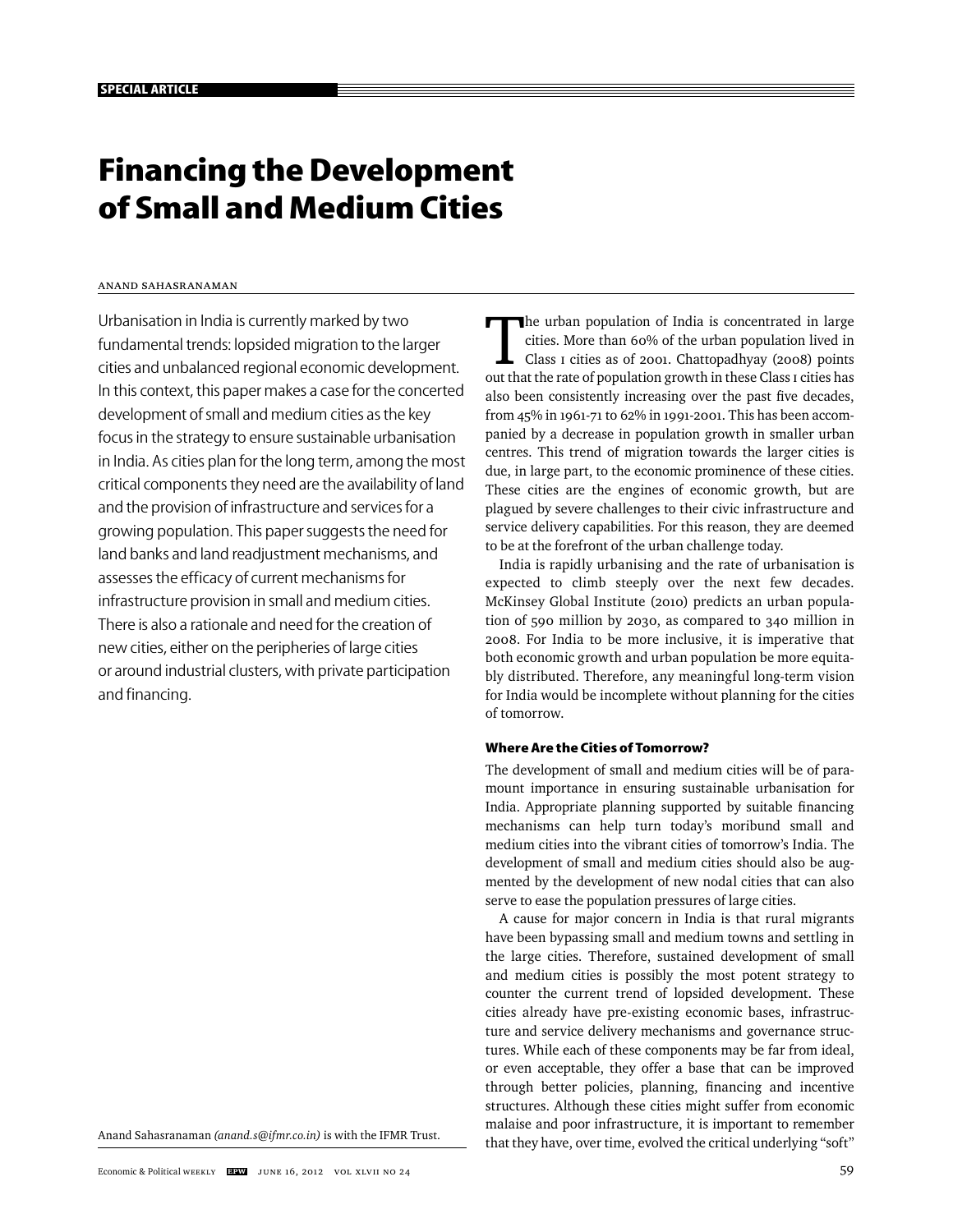ingredients such as culture and community that are essential to the make-up of any city. Well-planned development of these cities can help disperse rural migration and prevent over-crowding of other metropolitan centres. Without urgent and sustained efforts to develop small and medium cities, it will be impossible to develop a meaningful, effective and longterm urbanisation strategy for India.

An adjunct to the development of small and medium cities will be the development of new nodal cities. India has had some experience with planned new cities, with prominent examples being Jamshedpur from the early 20th century and Chandigarh from the 1950s. The creation of new nodal cities is driven primarily by the need to decongest existing cities and for the development of industrial clusters. While new cities need to be developed in India, their creation must be predicated on a clear overarching vision and a robust rationale. This is because the creation of new cities will require very substantial financial outlays over long time periods. Clearly, new cities by themselves are not an answer to the urbanisation challenges facing India; however, as an adjunct to the main strategy around small and medium city development, they can serve as a lever to direct future urbanisation.

#### **Why Small and Medium Cities?**

The need to focus on small and medium cities as the cities of tomorrow is driven by two primary imperatives, namely, the unsustainability of current migration patterns and the need for more balanced, equitable regional growth.

The current trend of rural migration to the larger urban centres and the consequent population explosion has caused these cities to become overcrowded and congested, with poor standards of social and environmental infrastructure provision. They find themselves stretched for capacity and resources, while being confronted with ever-growing in-migration. Such a situation is fraught with growing social, political and environmental risks and requires well-crafted responses aimed at mitigating current migration pressures. The 1,595 municipalities and 2,108 nagar panchayats that constitute the universe of small and medium cities in India can, if appropriately planned, be the natural sinks that absorb a substantial quantum of rural migration, thus easing the growing pressure on larger cities and leading to more sustainable and equitable population outcomes.

Another related and equally important concern that has constantly been voiced is the absence of balanced regional growth. Larger cities have become the magnets of economic dynamism in India, and there is a growing disquiet about the increasing regional imbalances in development. This need for greater regional equity can only be achieved by planning for economic development and infrastructure provision in small and medium cities around the country.

The concerted development of small and medium cities should, ideally, be the pivot around which the urbanisation of India occurs. In order to plan for this development, it is important to understand the state of these cities in India today.

#### **An Assessment of the Current Scenario**

Himanshu (2008) indicates that from 1987 to 2000, the ratio of urban population in cities with greater than one million people went up from 18.2% to 25.9%, while that of cities less than one million went down from 81.8% to 74%. Kundu and Sarangi (2005) also point out that there is an inverse relationship between poverty rates and the size of towns, with the poverty rate in large (one million plus) cities at 14.2% and in small cities at 24.2% in 1999-2000. The fact that rural migrants are "voting with their feet" in bypassing the smaller and medium cities in favour of the larger cities is, therefore, a clear indictment of their lack of economic vitality. Kundu and Gupta (1996) point out that small and medium cities are nowhere as attractive as the larger cities for manufacturing companies looking to set up new units. The poor economic profile of these cities has resulted in economic stagnation, and it is this economic stagnation that has repelled rural migration.

One of the reasons for the economic stagnation is the low quality of infrastructure and service delivery in smaller cities. A National Institute of Urban Affairs (NIUA) study by Raghupathi (2005) on the status of water supply, sanitation and solid waste management in urban areas confirms that the coverage of basic services in metropolitan cities is higher than other medium and small cities. For example, in 1999, the per capita domestic water supply in Class II cities was 69 litres per capita per day (lpcd), as against 148 lpcd in metropolitan cities; the population covered by sewerage systems was 51% in Class II cities, as against 63% in metros; and solid waste collection efficiencies in Class II cities are at 75% against 91% in metros. The higher quality of municipal services delivery in larger cities is also reflected in their per capita investments in infrastructure. Revenue expenditures per capita in 1999 for water supply and solid waste management services were at 214 and 189 for metropolitan cities, in contrast to which Class II cities were at 77.86 and 63.15, respectively.

The twin effects of poor economic prospects and low quality infrastructure services have kept small and medium cities at suboptimal levels of growth. This sub-optimality has been further entrenched by the lack of access to institutional funds. There is, in fact, a wide disparity in the availability of institutional funds to large and small cities. Kundu (2002) points out that over 50% of funding from Housing and Urban Development Corporation (HUDCO) had been directed towards large cities, even when one of the stated objectives of HUDCO was to bridge the gap in access to infrastructure funding between small and large cities.

It is not that the government has completely neglected small and medium cities; in fact there have been programmes specifically targeted at them, such as the Integrated Development of Small and Medium Towns (IDSMT), and the Accelerated Urban Water Supply Programme (AUWSP), both of which have now been subsumed under the Urban Infrastructure for Development Scheme for Small and Medium Towns (UIDSSMT). From 1979-80 to 2005, the IDSMT had been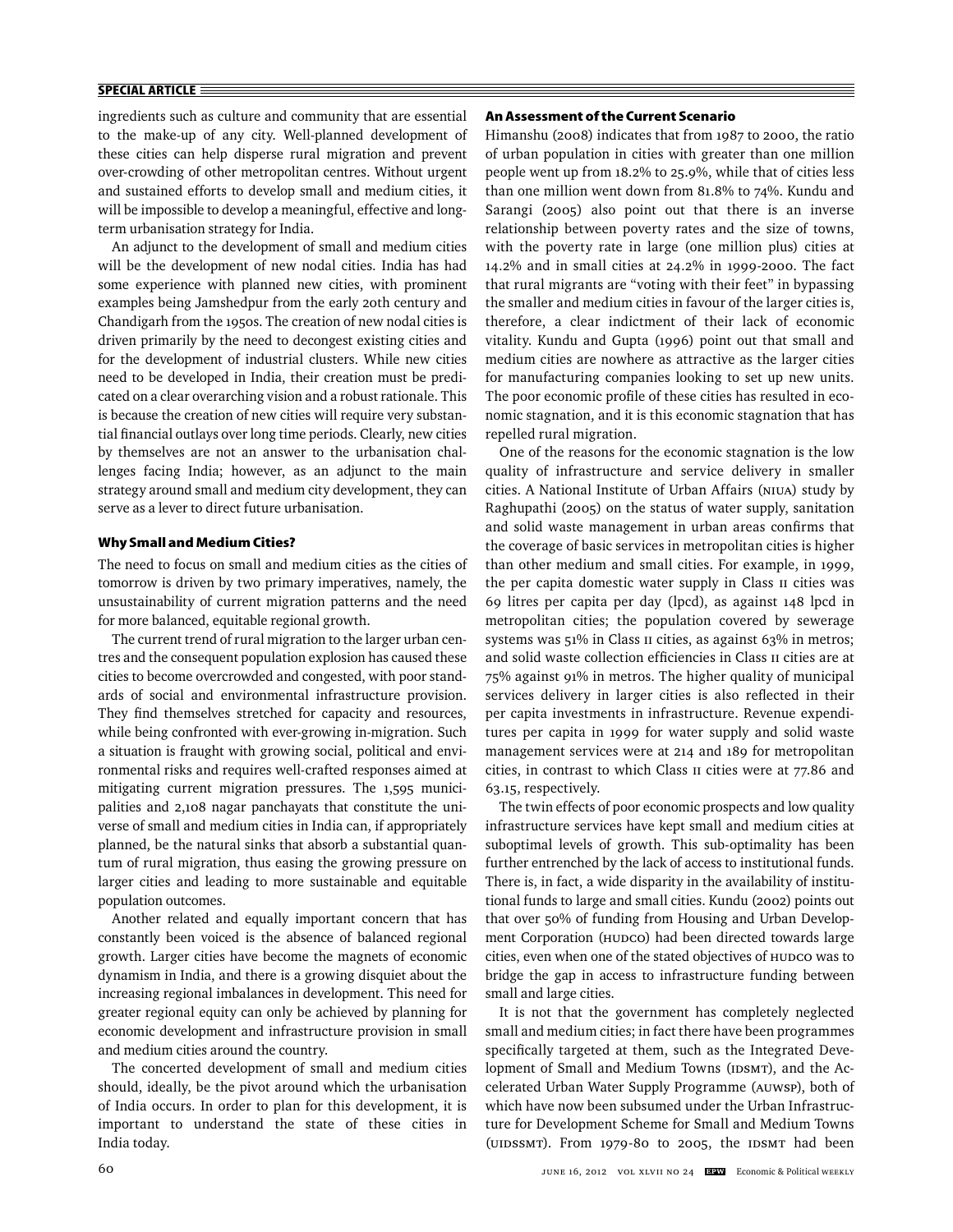mandated to aid the development of small and medium urban centres through the provision of employment opportunities and improved infrastructure and service delivery, in order to reverse the trend of over-migration to the larger cities. Its remit covered 1,858 towns with populations of up to five lakhs. However, as migration trends clearly indicate, the programme was unable to achieve its objectives in a meaningful manner. The IDSMT scheme was subsumed under the UIDSSMT in 2005.

The UIDSSMT has a more limited focus on development of infrastructure in small and medium towns. UIDSSMT funds have been made available for projects in water supply, sewerage, solid waste management and roads, and as of March 2010, the central government had released Rs 292 crore for 38 projects in about 30 cities. However, the scale and scope of the issues confronting small and medium urban local bodies (ULBs) need to be addressed through a more comprehensive approach.

#### **A Comprehensive Approach to Development**

A comprehensive approach that addresses economic development along with infrastructure provision and service delivery is essential to ensure the sustainable development of small and medium cities. Addressing one of these components without attention to other can lead to unsatisfactory, suboptimal outcomes for these cities. This is because economic development provides greater incentives for in-migration and this in turn compels timely responses in infrastructure and service delivery. On the other hand, infrastructure provision can be seen as a prerequisite to incentivise economic investments that then lead to greater in-migration. What this illustrates is the intricate and cyclic relationship between economic growth and infrastructure provision, and therefore, the need for a concerted and simultaneous thrust on both these fronts while addressing the development of small and medium cities. Currently, many small and medium cities are stuck in a vicious cycle of poor economic prospects and low levels of service delivery, with each continually reinforcing the other. This low equilibrium needs to and can be reversed through a comprehensive planning approach.

Yet another aspect that needs to be reassessed is the current planning paradigm in India. Rural India and urban India are looked upon as two separate entities with their own independent sets of issues that need to be addressed by separate interventions. However, smaller cities are tied to their rural hinterlands in very fundamental ways and the development of these cities hinges upon the development of the surrounding hinterland. Tacoli (2004) points out that these rural-urban linkages manifest themselves as flows of agricultural and other commodities from rural-based producers to urban markets, and, in the opposite direction, in the flows of manufactured and imported goods from urban centres to rural settlements. Thus, smaller cities are markets for agricultural produce and can also support thriving agriculture-related industrial and marketing units (for example, in fertilisers and machinery) and retail markets for rural customers.

The relationship between the city and the hinterland also encompasses the flow of people as migrants, producers and consumers; the flow of information on prices and consumer preferences; and the flow of finance in the form of credit, savings, insurance and remittances for rural households. These intricate linkages between smaller urban centres and the surrounding rural areas are of paramount importance in planning for these cities. It is therefore appropriate to consider a planning approach that incorporates both cities and their hinterlands. Such a regional planning approach should be implemented at the district level in India as districts are large enough to have a mix of contiguous urban and rural areas but small enough that comprehensive and detailed economic and infrastructure planning remains meaningful.

Therefore, a planning approach that incorporates both economic development and infrastructure provision while covering both urban areas and their surrounding hinterlands will best serve the objective of developing small and medium cities. The district planning councils (DPCs) mandated in the Constitution would be the ideal vehicles to drive forward the agenda for small and medium cities in India.

#### **Financial Incentives**

The 74th Constitutional Amendment Act (74th CAA) of 1992 provided a constitutional basis for local governments and required them to prepare long-term plans for service delivery. Specifically, metropolitan areas and districts were expected to constitute Metropolitan Planning Committees (MPCs) and DPCs respectively, to prepare long-term development plans. The 74th CAA envisaged that these comprehensive plans would be developed by amalgamating and consolidating plans for social and infrastructure services prepared at the local government level. Mathur (2007) finds that the performance of these initiatives on the ground leaves much to be desired. While 10 states had constituted DPCs, only Kerala was found to have active and functional DPCs.

These constitutionally mandated DPCs need to be made functional, and their ambit expanded to include planning for economic growth of the district. The plans prepared by the individual ULBs therefore need to incorporate economic plans in addition to the infrastructure planning that is currently required of them. The DPC can then consolidate these comprehensive plans and chart out the hierarchy of actions that need to be taken for the development of the region.

One of the levers that can be used to incentivise the working of DPCs, considering the abysmal performance on this front so far is to link grants from the central to state governments to the operationalisation of DPCs across the state. The 13th Central Finance Commission has recommended a conditional, formula-based annual grant to state governments predicated on the accomplishment of certain governance and finance reforms. The operationalisation of DPCs should be added as one of the conditions for the access of this grant by state governments, considering the critical enabling role wellfunctioning DPCs can play in the urbanisation of India. This explicit conditionality linked to the grant will help incentivise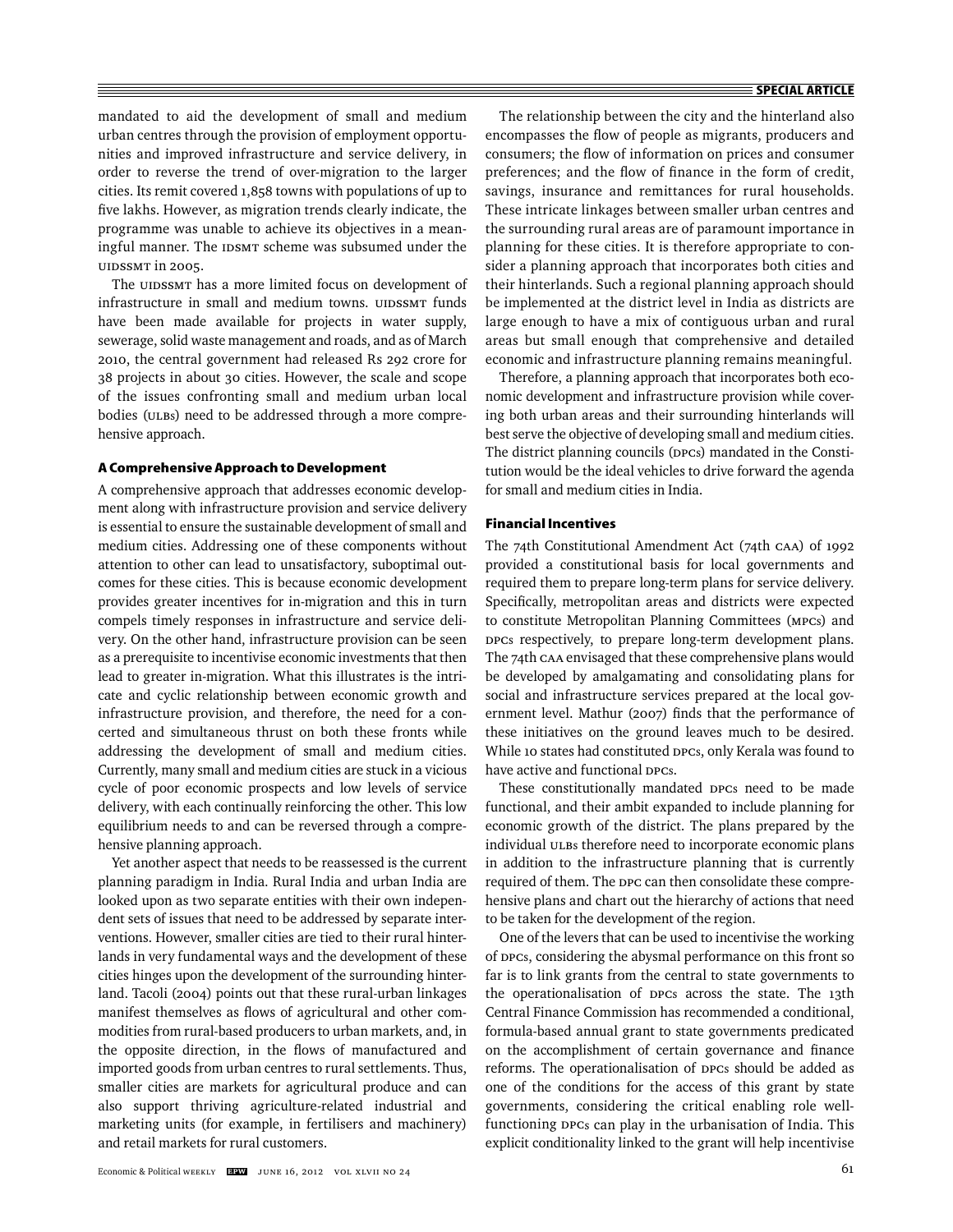state governments to set up and operationalise DPCs in the state.

#### **Financing Land and Infrastructure**

There are a few financing mechanisms that take on critical importance while considering small and medium cities. An assessment of these mechanisms follows.

**Land Banks and How to Finance Them:** While planning for the long-term development of small and medium cities, the most critical component to consider is the availability of land. Long-term planning for infrastructure includes contemplating the provision of space for housing, roads, industries, hospitals, schools, commercial establishments and marketplaces, all of which require land to be built. Smaller cities need to assess the quantum of lands they will have to make available for these requirements, and also determine where these open lands are available. While land banks are crucial from the perspective of planning for future population growth, they can also be tools of immense economic value because they allow local governments to capture increases in land values once these lands have been developed with roads and environmental infrastructure and are released for middle and high income housing, industries and commercial establishments.

While small and medium cities may not be as constrained for land as the larger cities currently, it is imperative that the increasing requirements for land resulting from expected population and economic growth be actively planned for. This is essential considering that the failure to plan for land has been one of the prime reasons for the current state of urban decay in the larger cities. If small and medium cities are unable to plan effectively for timely availability of land for future development, they may be doomed to face the same problems as larger cities do today.

Small and medium cities that are able to credibly plan for their land needs over a 20 year horizon then face the obvious questions relating to the acquisition and financing of these lands. Land acquisition is a time-consuming and sensitive process, requiring the consent of landowners who will be displaced and also agreement on the price paid for the lands to be acquired for development. Attempting to acquire lands in quick time can lead to social unrest, and this underlines, yet again, the value of long-range planning and the time it offers in terms of strategising appropriately for negotiation and settlement of land contracts.

It is essential that local governments reach these negotiated settlements with landowners and start building land banks right away, but they will be constrained by non-availability of financial resources for this purpose. It is therefore imperative to attract private financing to accomplish this. Private financiers will, however, be wary of the risks of financing land banks of small and medium cities predicated on their future development. The central government could have a critical role to play in kick-starting land-bank financing with commercial involvement. The central government can provide a derivative product that guarantees a certain increase in land

values annually (say 1%), and local governments can use this derivative to borrow from capital markets and finance the purchase of lands. The derivative contract provides a minimum return certainty to debt capital market investors by guaranteeing them a minimum land value increase, thus limiting their exposure to the downside risks of the land markets in a particular local government's jurisdiction. Local governments that would otherwise be unable to fund their land banks can, with the availability of such a derivative, plan the purchase of lands for future development. The central government is best suited to guaranteeing minimum land value increases because it has exposure to land markets across the country and will therefore be in a position to diversify the risks of adverse land price movements in specific pockets in the country. While the risk of a secular decline of land prices cannot be completely ruled out, the fact that India is expected to urbanise rapidly on the back of robust economic growth over the next 50 years practically negates the possibility of secular land value declines. The creation of such a derivative product will also incentivise the development of local databases capturing land market values over time.

Concurrent with the creation of land banks is the need to have land development legislation passed by the city council to ensure that the land is developed in keeping with the planning objectives of the municipality. State governments must require ULBs to publicise such legislation through print and electronic media, in order to ensure that citizens are aware of the planned usage of acquired lands and can be vigilant during the process of land development. There should also be provisions for stringent action and punitive fines in case officials deviate from the legislation laid out. Exceptions should only be made for cases where the city council passes an amendment ratifying changes in the development plan legislation after holding public discussions through area sabhas and gram sabhas.

The purchased land banks can then, as per the legislation, be developed with basic infrastructure such as roads and environmental infrastructure. The portions earmarked for sale can be released to the market, thus enabling the municipality to capture land value increases due to its planning and infrastructure provision. The proceeds from the sale of designated lands can be used for the development of public goods such as low-income housing, hospitals, schools and parks.

#### **Innovative Financing of Land and Infrastructure through**

**Land Pooling:** Acquisition of land need not be the only mechanism to ensure availability of land for development. The issues of compensation and opposition from existing landowners can sometimes be very difficult to resolve. One mechanism that sidesteps the need for land acquisition, while making land available for development is Land Pooling and Readjustment (LPR). As Lall and Anand (2010) point out, LPR is a process whereby a local public authority consolidates numerous small parcels of land owned by different parties, and carries out collective planning of this land. The local authority plans the provision of civic infrastructure amenities such as roads, schools, hospitals and parks, sets aside some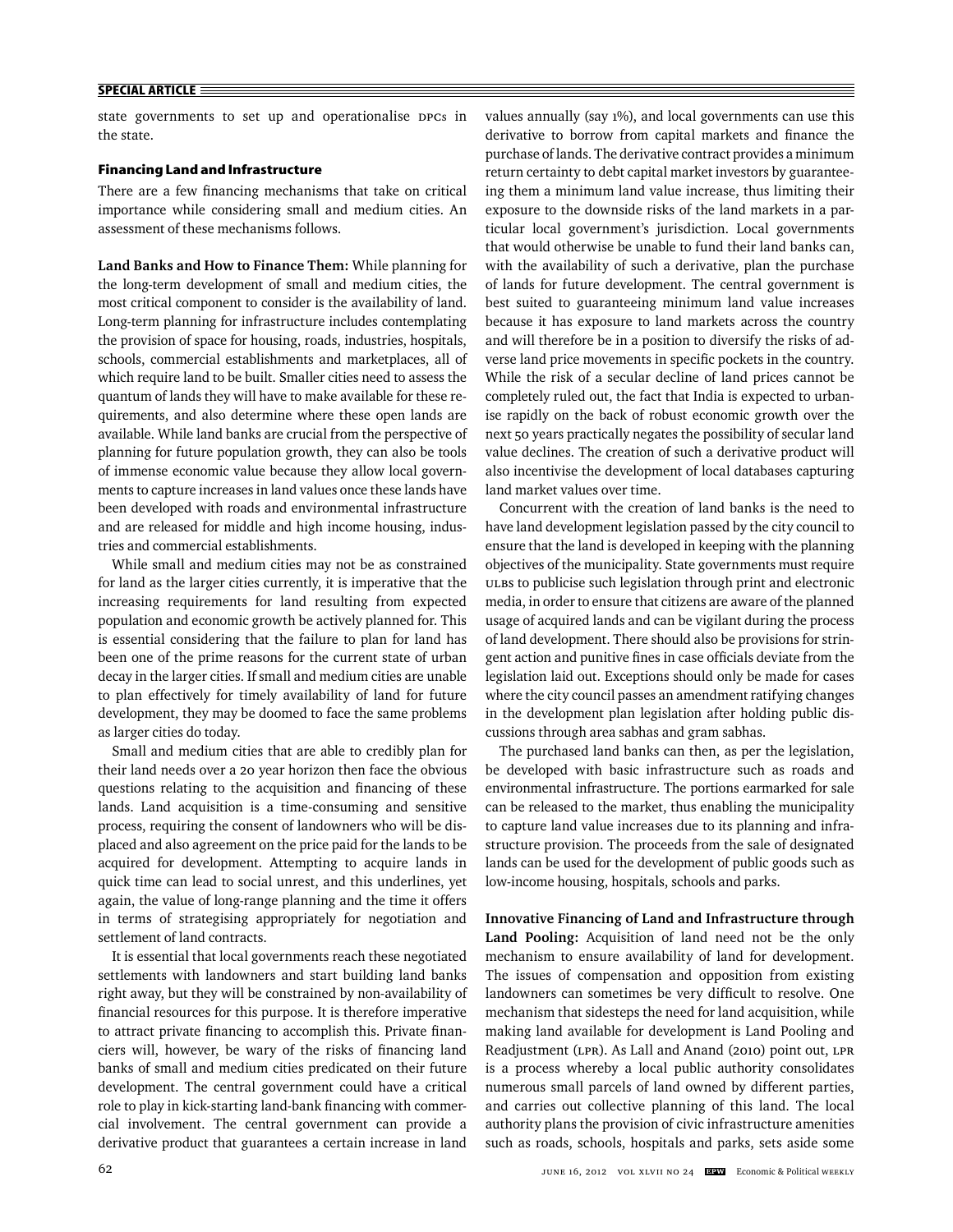portion of land for public sale, and returns the rest to the original landowners.

LPR is a self-financing scheme. Lands are initially assembled and planned for without any compensation to the landowners. The ULB can then provide the basic (roads and environmental) infrastructure as per the plan, either from their internal funds or through debt raised from banks or the markets. The provision of infrastructure raises the value of these lands and this increase in value is the compensation to the original landowners who are now returned a proportion of the land that they provided. (All landowners are returned the same proportion of their initial land.) Although the land block that they receive is smaller in size than the initial land they provided, the value of this block of land is more than the initial value of their larger land tract due to planning and infrastructure improvements. As a part of the plan, some portion of the land is set aside for public sale. The proceeds of the sale can be used to fund other public goods such as schools, hospitals and parks.

LPR has been used in India, especially in Gujarat, where it has been implemented as the Development Plan-Town Planning Scheme (DP-TP) under the Gujarat Town Planning and Urban Development Act, 1976. One of the illustrative successes of LPR is the development of the Sardar Patel Ring Road in Ahmedabad.

While land acquisition may be unavoidable in many cases, LPR can and should be used in those cases where readjustment of land is a feasible option. More cities in India should look to enact legislation that enables LPR, thereby putting in place a self-financing mechanism that permits planned local development for the future, without needing to resort to land acquisition and its attendant complexities.

**The Centrality of Grant Funding for New Infrastructure Creation:** Infrastructure planning for small and medium cities needs to incorporate a thorough assessment of the status of service delivery in water supply, sewerage, solid waste management, roads and street lighting to understand backlogs in provision for the current population as well as the projected needs for population increases. Because of the large backlogs in infrastructure provision, substantial funding will be required to finance new infrastructure in these cities.

As of now, the UIDSSMT is the programme focused on urban infrastructure provision in small and medium cities. Under the UIDSSMT, the central government funds 80% of a project's cost, with the state government providing 10% and the remaining 10% funded by ULBs through their internal revenues or borrowings from debt markets. However, as of now, smaller ULBs have not approached the market under this scheme. As of March 2010, the UIDSSMT has financed 38 projects worth Rs 292 crore out of the Rs 6,400 crore corpus available to the programme from 2005 to 2012; an abysmal utilisation rate of 4.56% in five years. This magnitude of funds is nowhere close to the scale of investments required to confront the infra structure challenges of small and medium cities. There needs to be a much more concerted effort directed at financing

service delivery in small and medium cities, just like the Jawaharlal Nehru National Urban Renewal Mission (JNNURM) for larger cities.

Small and medium cities do not have the financial wherewithal of the larger cities and will require greater governmentfunded grant support in the initial stages of their growth. The UIDSSMT, in its current form, is designed to provide that support. Central and state governments must undertake the task of urging the small and medium ULBs to plan for the long term, design projects based on their needs and access these available funds. The urgency of reforming the condition of these cities needs to be reiterated at all levels of government.

There is an additional design feature that the UIDSSMT can incorporate in order to increase the reach of its corpus of funds and impact a larger number of ULBs than it would otherwise be able to. UIDSSMT funds should be allowed to be leveraged by up to three or four times through the provision of guarantees on pooled bond issues by small and medium cities. This will be discussed in greater detail in the next section that describes the pooled finance mechanism.

A rejuvenated, refocused UIDSSMT programme, with an additional design feature that increases its leverage and allows it to affect a larger number of cities, will be a central component of the infrastructure financing strategy for the cities of tomorrow.

**Debt Financing for New Infrastructure Creation:** Most small and medium cities lack the expertise, scale and creditworthiness required to access capital markets on their own. These cities cannot look to finance individual infrastructure projects through capital markets because the project sizes are too small to be of interest to capital market investors. Also transaction costs – primarily comprising legal and rating fees – are too high, thereby rendering capital market access unfeasible. Cities will therefore be forced to shelve these projects, unless they finance them completely out of their own balance sheets.

Pooled financing is a mechanism that enables small and medium cities to access financing from capital markets. It works by pooling together infrastructure projects from different ULBs and issuing bonds backed by cash flows from all the projects. This pooling effect helps create a bond issue that is large enough to attract attention from capital markets investors and also spreads transaction costs between multiple ULBs, thereby bringing it down to very affordable levels for each ULB. An additional benefit to investors is the diversification effect that is created by the portfolio of independent infrastructure projects from geographically distinct cities. Pooled financing therefore enables a number of ULBS to come together and borrow under one umbrella and avail the benefits of economies of scale, credit enhancement and diversification, thereby allowing them access to the capital markets at a lower cost than if they had each attempted to access the markets on their own.

Pooled financing has been successfully attempted in several countries, and can constitute a significant means of financing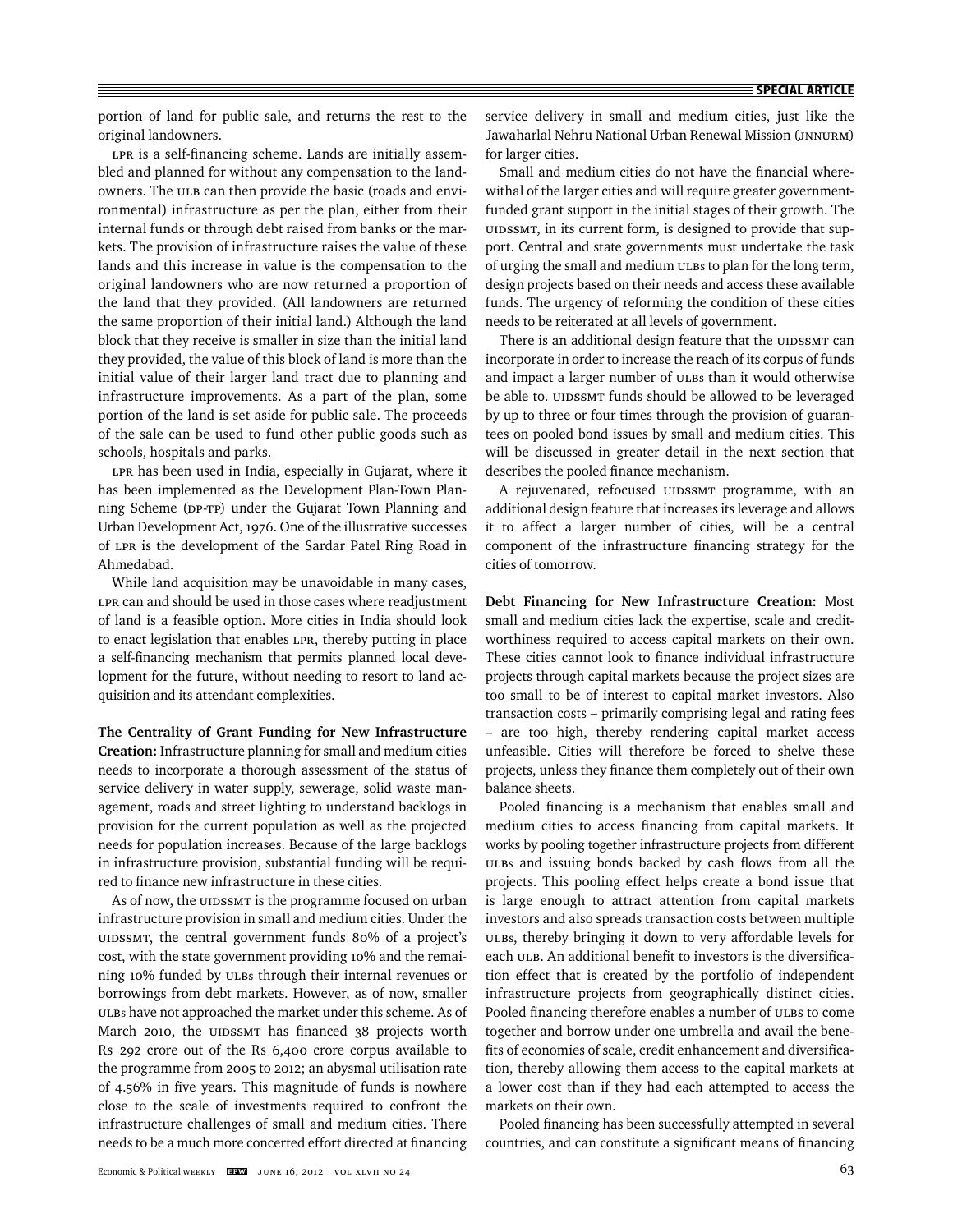smaller municipalities. India has also seen activity in pooled bonds. There have been a few pooled finance issues in India in Tamil Nadu and Karnataka. The first pooled bond issue for Rs 30.4 crore happened in 2002 and it pooled together projects from 13 ULBs in Tamil Nadu. The bond was rated AA by Credit Rating and Information Services of India Limited (CRISIL) and was backed by underlying project revenues from these projects. Four layers of credit enhancement were provided to cover for any shortfall in expected investor payouts, thus enhancing investor security. The components of credit enhance ment included: (1) escrow of property tax and other specified collections of the ULBs, (2) a bond service fund of Rs 6.9 crore funded by the Government of Tamil Nadu, (3) a United States Agency for International Development (USAID) guarantee of up to 50% of the principal amount, and (4) interception of State Finance Commission (SFC) devolutions.

Banks and insurance companies invested in the primary bond issue; there has been considerable trading activity in the secondary market since the issue. Provident funds constitute the bulk of investors now. Investor interest in this bond issue helped make a strong case for the development of the pooled finance bond market in India.

Encouraged by the response to these pooled finance issues, the Government of India set up the Pooled Finance Development Fund (PFDF) aimed at infrastructure provision in small and medium towns. This made available a sum of money under the Credit Rating Enhancement Fund (CREF) that could be accessed by states for providing credit enhancement on their pooled finance issues. The PFDF also made available a grant for implementing accounting, e-governance and collection efficiency reforms at ULBs. In addition to these funding provisions, the PFDF guidelines also mandated that any pooled bond issue looking to access credit enhancement should be issued tax-free, with an interest rate cap of 8%.

The second Tamil Nadu pooled bond was planned to be an issue of Rs 45 crore. However, the AA-rated issue failed to generate interest among investors due to the coupon rate of 7.25%. Despite the tax-free status, the interest rate cap of 8% had made it uneconomical for investors to subscribe to the issue. The bond issue did not find many takers and was shelved.

The PFDF scheme which was expected to kick-start the nascent pooled financing movement in India has in fact ended up stymieing the market due to the interest rate restriction it mandates. This guideline needs to be reconsidered, and while its intent in preventing small and medium cities taking on high cost debt is understandable, an interest rate cap would be better designed as a spread over a benchmark rate, like the government securities rate. A change in this guideline could help revitalise activity in the pooled finance market.

While the change in the interest rate guideline is a key requirement, the market can be further vitalised if small and medium cities that participate in pooled finance issues are allowed to access UIDSSMT funds for credit enhancement. This can be critically important from the point of view of the internal finances of these cities. As seen in the Tamil Nadu bond issue, four levels of credit enhancement were required to

structure the issue, including an escrow of property taxes and other revenues, as well as intercepting SFC devolutions to the ULBs. The ability to use UIDSSMT funds as credit enhancement can help free up the restrictions on usage of internal revenue levers of municipalities and release these resources for critical ongoing expenditures on operation and maintenance of infrastructure. UIDSSMT should allow for the usage of at least a portion of its funds for pooled finance credit enhancement because it enables the funding of multiple projects across cities and provides for the UIDSSMT funds to be leveraged by commercial debt from the capital markets. Therefore, what would otherwise be a number of individual projects requiring to be financed independently and completely through UIDSSMT funds can now be financed jointly through pooled financing mechanisms which enable the sparse usage of UIDSSMT funds purely as credit enhancement and make it possible for UIDSSMT to fund many more infrastructure projects in small and medium cities.

Pooled financing, as a concept, has been proved with successful bond issues in Tamil Nadu and Karnataka. While the concept is attractive as a means for small municipalities to access financing, it also (perhaps, more importantly) has tremendous benefits in terms of helping these ULBs build capacities, improve the quality of their processes and systems, and become stronger, more creditworthy entities. Therefore, it is essential that the interest rate guidelines be changed to ensure that this market is active and smaller municipalities have the opportunity to access the debt capital markets.

#### **Development of New Cities**

As an adjunct to developing small and medium cities, attention also needs to be given to creating new cities. In certain scenarios, creation of new cities can be a very useful way of spreading economic growth and diverting migration away from the large cities. One factor to keep in mind is that since new cities need to be created from scratch, massive financial outlays over long periods of time will be required to develop them. Therefore, in view of the time and cost implications involved, the need for a well-substantiated rationale underlying the creation of new cities cannot be overstated. While the need for new cities is unquestioned, it is essential that the decisions on specific cities be based on robust arguments and thorough analyses.

New city development in India will primarily be driven by two factors: (1) the development of industrial clusters, and (2) the decongestion of overpopulated cities through planned development of their peripheries.

**Nodes at Over-Congested City Peripheries:** One of the strategies to combat the current overcongestion of larger cities is the development of nodal cities in the proximity of these congested urban centres. These nodal cities will have welldeveloped transportation networks that connect to the larger city, which will still be the economic magnet. The nodal cities will provide land to house people who are currently living in unsustainable conditions in the main cities. While housing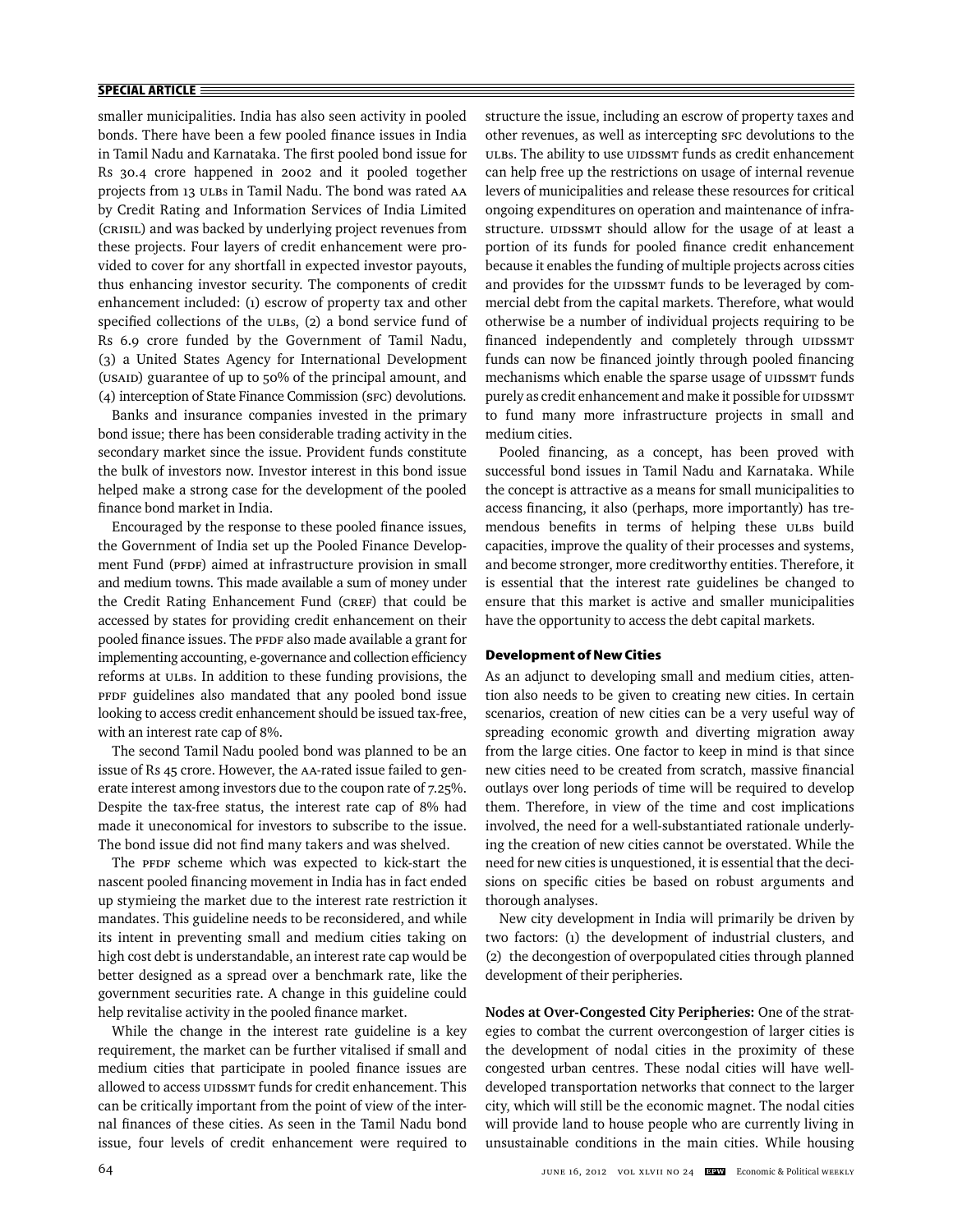and transportation are the prime concerns in developing nodal cities, it is important to remember that these nodal cities will need to be provided with all social and physical infrastructures such as schools, hospitals, parks, commercial space as well as environmental infrastructure.

It is expected that the node will be intimately dependent on the economic activity of the larger city and that at least initially, the only economic activities local to the node will be the service economy revolving around the households living in the node. Over time, it will be essential to ensure that these nodes are able to develop more economic activity within their borders and become more sustainable cities on their own.

Planned nodal cities have been developed in many countries. In India, Navi Mumbai is an example of a nodal city that was planned and created with the express purpose of decongesting Mumbai and providing quality housing at affordable prices to its residents. A survey by Tata Institute of Social Sciences (TISS) in 2000 revealed that 43% of the families settled in Navi Mumbai had migrated from Mumbai. Sankaran (2010) points out that in order to provide economies of scale, a node should provide housing and associated services for a minimum of 2,00,000 families on a land parcel that is at least 2,500 acres.

Development of such nodes will be predicated on the availability of land and the ability to attract private financing. As discussed earlier, the availability and acquisition of land are thorny issues, but of fundamental importance. Again, wherever feasible, self-financing land-pooling mechanisms like Gujarat's TP-DP scheme must be adopted to ensure that land can be made available for node development without resorting to acquisition. However, in cases where land pooling is not an alternative, lands will need to be acquired. Since the development of new nodes will be spearheaded by state governments and larger cities which are entities with reasonable financial wherewithal, they should be in a position to finance the purchase of lands through a mix of bank loans and their internal revenues. Once some of this land is provided with basic roads and environmental infrastructure, saleable lands as mandated by the masterplan can be made available on the open market. The sale proceeds can be used for the development of further social and physical infrastructure, as per the plan.

Yet another financing mechanism that can be made available for the financing of nodal city development is the issuance of long-term bonds. Node development bonds can be issued by large cities or state governments and backed by a partial guarantee from the central government. The partial sovereign guarantee will serve as a signalling device to the market and help improve the credit rating of such bond issues, thus enabling funds to be raised at lower costs. Also, the partial guarantee (as against a full guarantee) will ensure that the central government will only bear a certain portion of the risk associated with the project and that the major portion of the risk will continue to rest with the local or state government. This will serve as an incentive for local governments to carry out the node development programme as planned, thus ensuring that their interests are aligned with the central government and bond investors.

#### **Development and Financing of Industrial Cities**

Another class of new cities need to be created around industrial clusters or large-scale industrial units. Heavy industrial units in the mining and manufacturing sectors tend to be large-scale operations set up in distant locations owing to the availability of raw materials or the magnitude of costs involved. Typically, these units also require the availability of a large labour pool for their functioning. And moving a large labour pool to a distant location will mean the attendant provision of housing, schools, hospitals, parks and recreation services. Such a scenario offers the perfect opportunity for the convergence of private and public sector interests in the planned creation of new cities.

Industrial cities are not new in India. For example, the city of Jamshedpur was conceived in 1907, after the decision to set up Tata Iron and Steel Company (TISCO) in that location (Sankar Chattopadhyay 2008). In fact, the planning and construction of the city, including houses, water supply, roads and schools, was carried out by the company without any financial support from the government. Even today, Jamshedpur remains the only city in India where civic amenities and services are provided by a private utilities company, Jamshedpur Utilities and Services Company (JUSCO), owned by Tata Steel (Sankar Chattopadhyay 2008).

As this example illustrates, the private sector can have an expanded role to play in financing infrastructure creation and service delivery in industrial cities. Since the rationale for the city is provided by a large-scale industrial unit or an industrial cluster, there is tremendous incentive for the company or companies to participate actively in planning and developing the city. All the major social and physical infrastructure investments can be financed through a mix of public and private funds, with the private sector contributing substantially. Private finance need not be in the traditional form of commercial debt, but also in the form of long-term equity investments in the city's infrastructure. Industrial cities therefore offer unparalleled opportunities for the leverage of private financing and expertise in the cause of planning and development of cities.

New and innovate service delivery mechanisms can also be attempted, such as private provision of municipal services by JUSCO in Jamshedpur (Sankar Chattopadhyay 2008). In fact, because of the close association of the private sector with planning and service delivery, these cities can become the laboratories for innovations in the financing and provision of municipal services. New ways of thinking about private participation in city development can emerge out of these experiences. These could have relevance for the rest of the country too.

#### **Conclusions**

Urbanisation in India is currently marked by two fundamental trends – lopsided migration to the larger cities and unbalanced regional economic development. Both these trends need to be reversed.

This paper makes a case for the concerted development of small and medium cities as key to the strategy for ensuring sustainable urbanisation in India. The development of these